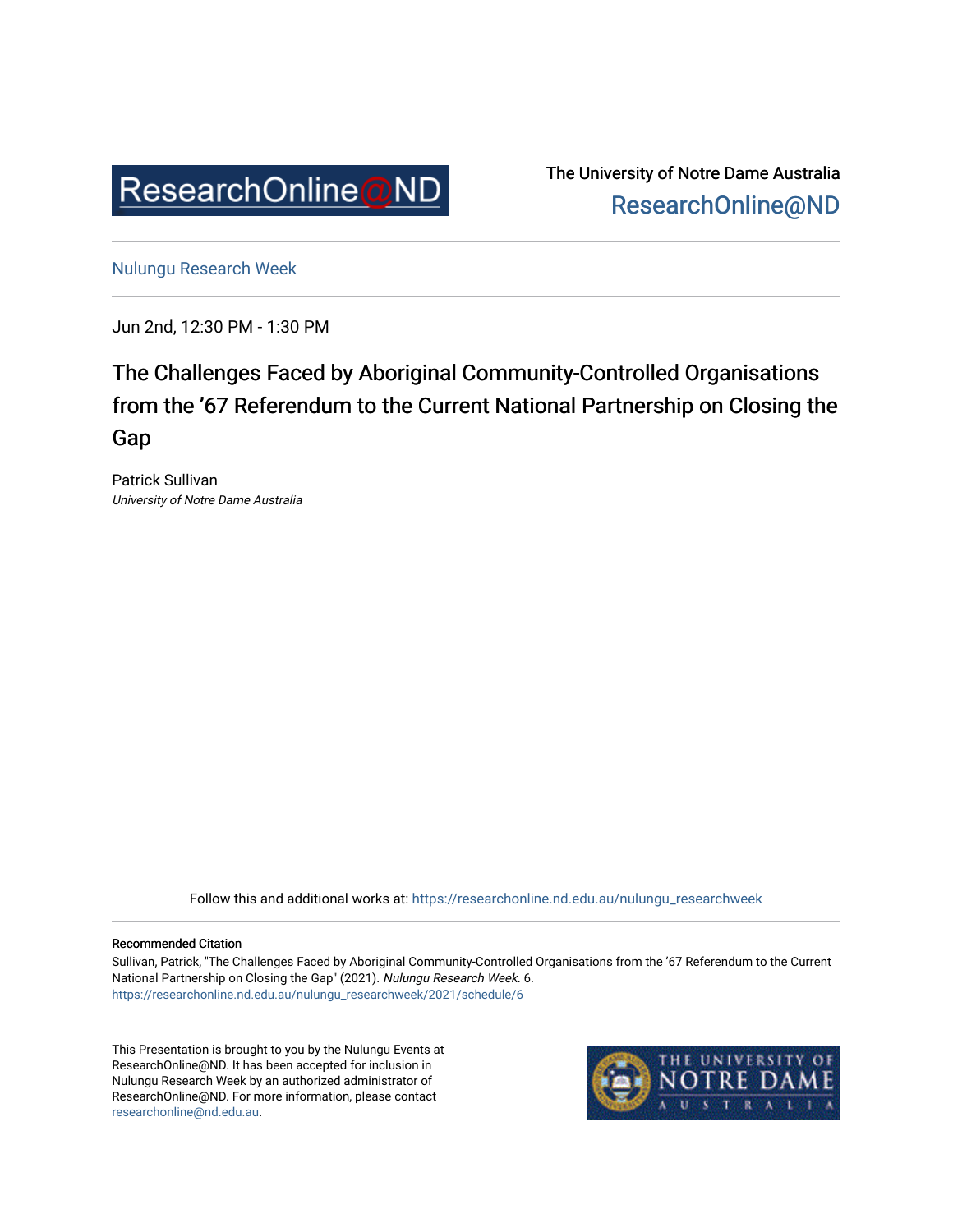

*A New Partnership,* William Roe, 1994

# **'The Challenges Faced by Aboriginal Community-Controlled Organisations from the 67 Referendum to the Current National Partnership on Closing the Gap'**

**Date:** Wednesday 2nd June 2021

**Venue:** NDB11/L13

**Time:** 12.30-1.30pm

Zoom: https://notredame-au.zoom.us/j/87998789617

Passcode: 653671



**Presenter:** Professor Patrick Sullivan, and Senior Research Fellow, Nulungu Research Institute, University of Notre Dame Australia

### **Abstract**

This seminar discusses three major periods of Aboriginal policy involving Aboriginal community-controlled service organisations. In the first period considered, Aboriginal people in the Kimberley were able to leave the Native Welfare period behind following the 1967 referendum that allowed the Commonwealth to fund Aboriginal progress. The limits to their liberty on missions and cattle stations were progressively removed and they entered the 'self-determination' era. This seminar first looks at the heyday of Aboriginal communitycontrolled organisations that followed from this. From the mid-70s to the mid-90s Aboriginal people across Australia took control of their own destiny through their own resource agencies, medical and legal services, land councils, art centres, language centres, and through national elected advocate bodies, culminating in the